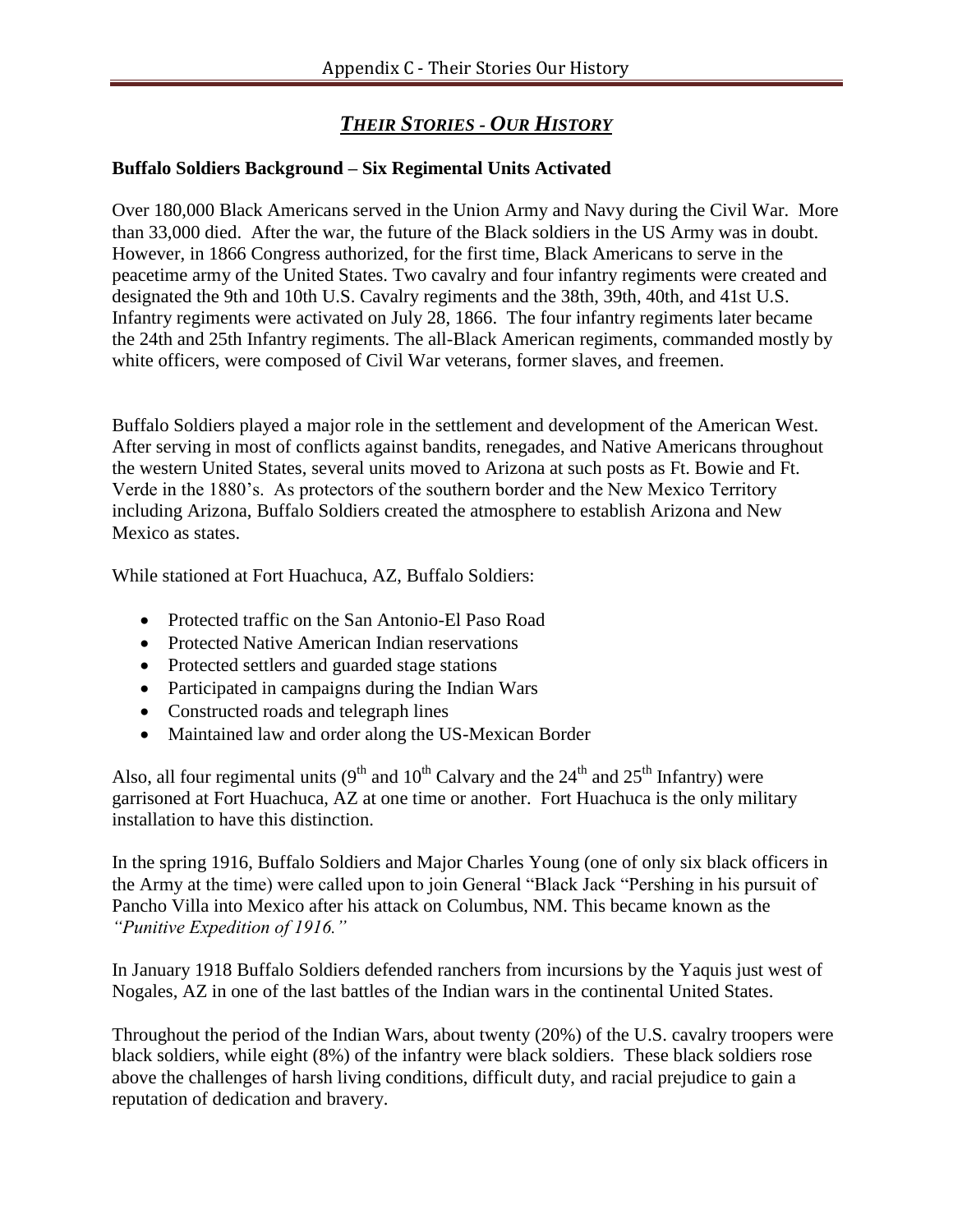Buffalo Soldiers were known to have played a significant historical role in at least six National Park Service Units in the American Southwest:

- Fort Davis National Historic Site (N.H.S.), TX
- Guadalupe Mountains National Park, TX
- Fort Larned N.H.S., KS
- Fort Bowie N.H.S., AZ
- Chiricahua National Monument, AZ

The Buffalo Soldier units were disbanded in 1948 when President Harry Truman signed Executive Order 9981 integrating the military services.

#### **Behind the Nickname "Buffalo Soldiers"**

According to the Buffalo Soldiers National Museum, the name originated with the Cheyenne warriors in the winter of 1867. The actual Cheyenne translation was "Wild Buffalo." However, writer Walter Hill documented the assertions of Colonel Benjamin Grierson, who founded the 10th Cavalry regiment, who recalled an 1871 campaign against the Comanche tribe. Hill attributed the origin of the name to the Comanche based on Colonel Grierson's assertions. Some sources contend that the nickname was given out of respect for the fierce fighting ability of the 10th cavalry. Other sources say that Native Americans called the black cavalry troops "Buffalo Soldiers" because of their dark curly hair, which resembled a buffalo's coat. Still other sources point to a combination of both legends. The term Buffalo Soldiers became a generic term for all African-American soldiers. It is now used for U.S. Army units that trace their direct lineage back to the 9th and 10th Cavalry, units whose service earned them an honored place in U.S. history.

## *BUFFALO SOLDIER MEDAL OF HONOR RECIPENTS*

The Medal of Honor, the highest military award that can be given to a member of the U.S. military, is presented by the president. It is awarded to an individual who, while serving his country, "distinguished himself conspicuously by gallantry and intrepidity at the risk of his life above and beyond the call of duty." The Medal of Honor was authorized in 1862.

The Medal of Honor was awarded to 417 men who served in the frontier Indian Campaigns between 1865 and 1899. Eighteen were awarded to Black American soldiers:

- Eight were presented to members of the 9th Cavalry
- Four to members of the 10th Cavalry
- Six to members of the 24th Infantry

Five members of the 10th Cavalry received the award during the Spanish American War.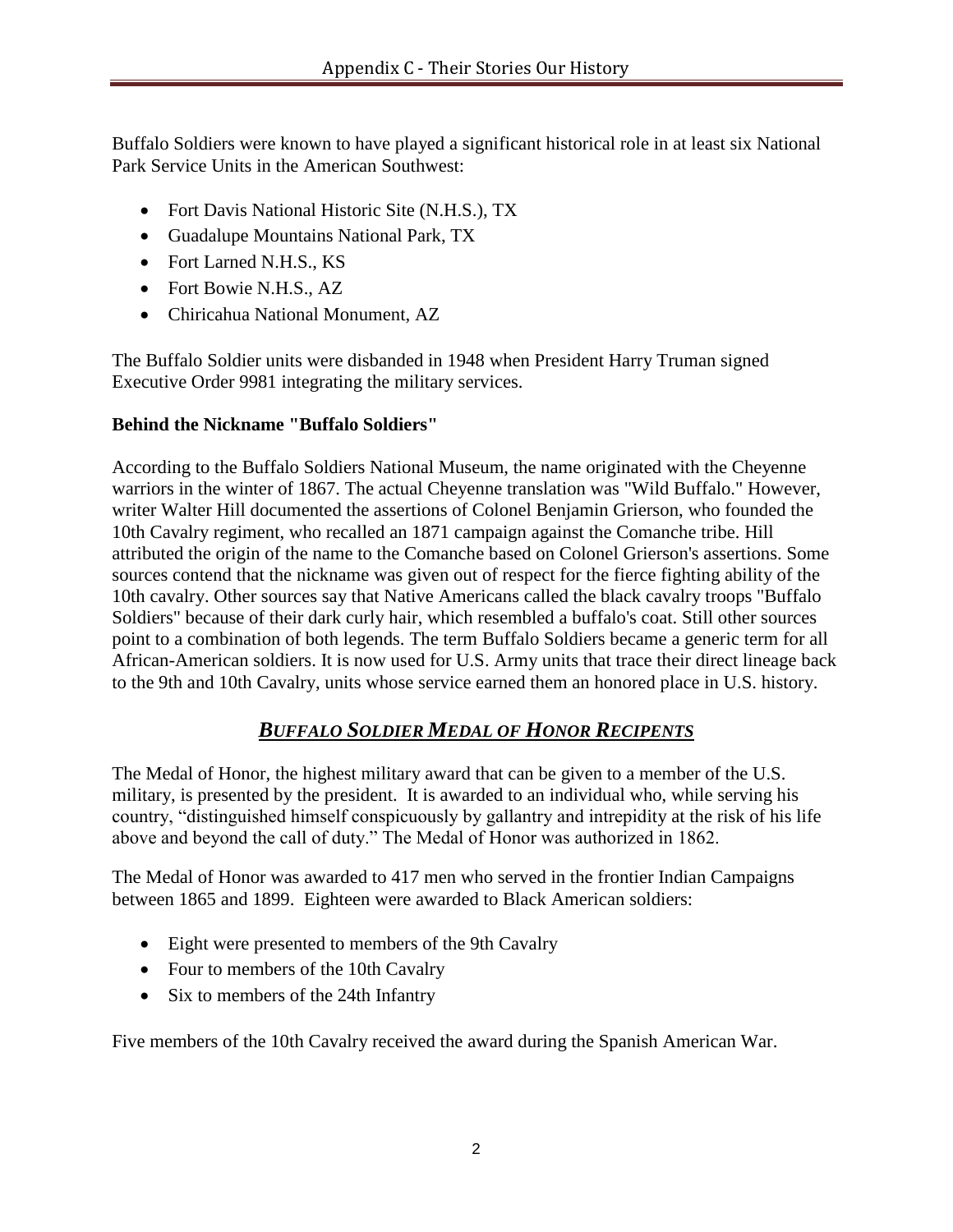## *ARIZONA'S BUFFALO SOLDIER MEDAL OF HONOR RECIPIENTS*

Corporal Isaiah Mays and Sergeant Benjamin Brown were both awarded the Medal of Honor for their protection and defense of the Wham Paymaster stage in February 1890 near Fort Grant, Arizona. They were among twenty-three Buffalo Soldiers to receive America's highest honor.

Also, in 1890, Sergeant Major William McBryar was awarded the Medal of Honor for his part in the capture of a group of Apaches who had retreated to a cave after a five-day, 200-mile pursuit. Under fire, McBryar maneuvered to a position where he could ricochet his bullets into the cave, forcing surrender. His was the first Medal of Honor awarded to a 10th Cavalry Soldier. The following are the accounts of these brave soldiers the who were awarded the Medal of Honor.

## **Sergeant Major William McBryar**

William McBryar was the only enlisted member of the 10th Cavalry to receive the Medal of Honor prior to the Spanish-American War. He was the second African-American from North Carolina to be so honored. Born in Elizabethtown, he enlisted in the army in New York in 1887. Older than most recruits, he was better educated, having completed three years of college. He joined Company K at Fort Grant, Arizona, following the 1886 capture of Geronimo; his outfit spent much of 1887 pursuing an Apache guerilla named Kid. The following year McBryar suffered abdominal injuries when a horse fell on him.



A good soldier and skilled cavalryman, McBryar was promoted to sergeant and first sergeant. In 1890 McBryar

was involved in a 200-mile pursuit of five fugitive Apaches. When the hostile Indians took shelter in a cave, McBryar fired his rifle at rocks along the edge of the cave sending bullet fragments and splintered rock flying at the trapped men who, as a consequence, surrendered. McBryar was awarded the Medal of Honor for "coolness, bravery, and good marksmanship."

McBryar remained in the army, serving during the Spanish-American War with the 25th Infantry in Cuba, where he commanded a platoon, his company lacking commissioned officers. He was commended for leadership in what was a pivotal battle in the campaign. McBryar received a commission in 1898 and was sent to Fort Thomas, Kentucky, as a lieutenant in the 8th Volunteer Infantry. When his unit was mustered out in 1899, McBryar reenlisted as a private and went to fight in the Philippines, becoming a quartermaster and first lieutenant.

For years McBryar tried to become a regular commissioned officer and was supported by his white commanders who considered him competent and intelligent. However, in 1901 after fourteen years of service, McBryar's unit was mustered out and he found himself at the bottom of the ladder once again. He rejoined the Buffalo Soldiers as a private in 1905, but due to rheumatism, was discharged a year later, and moved to Greensboro. McBryar tried civilian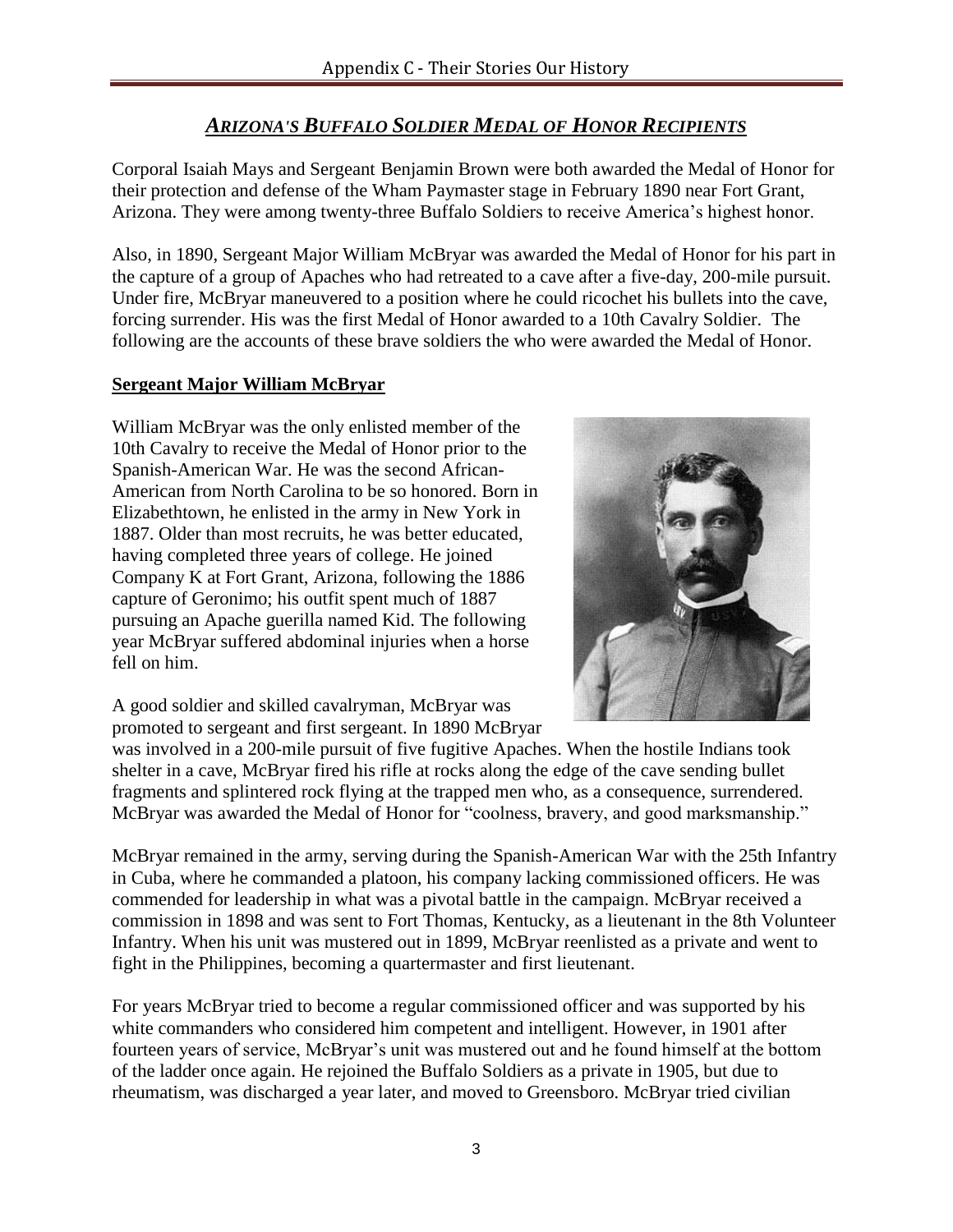careers including farmer, military school instructor, and watchman at Arlington Cemetery. During World War I, he again tried to reenter the Army. He died in 1941 and was buried at Arlington National Cemetery.

### **The Wham Robbery**

For more than a century, some \$28,000.00 in gold and silver coins has been missing after the littleknown Wham Paymaster Robbery occurred near Pima, AZ. Though eight suspects were caught and tried for the crime, they walked away free men. The tale of the robbery and the mystery that surrounds remains unsolved today.

In the early morning hours of May 11, 1889, U.S. Army Paymaster, Major Joseph Washington Wham was preparing for a trek from Fort Grant to Fort



Thomas to pay the soldiers' salaries. About 15 miles west of Pima in the Gila River Valley, just after midday, the caravan came to a stop as a large boulder was blocking the road. When the wagons were unable to get around it, the soldiers lay down their weapons in order to dislodge the large rock. However, before they made any progress, a cry came from a ledge some 60 feet above on the adjacent hill, "Look out, you black sons of bitches!" and bullets began to hail down upon the soldiers. Three of the 12 mules pulling the wagons were killed and the other animals panicked, rearing and pulling both vehicles off the road.

In the meantime, the soldiers scrambled for the guns and took cover. As the bullets continued to reign down upon them from three heavily fortified sides, Sergeant Benjamin Brown was shot, but continued to return fire with his revolver. In the meantime, Private James Young ran through heavy gunfire and carried Brown more than 100 yards to safety. Corporal Isaiah Mays then took command, ordering the entourage to retreat to a creek bed about 300 yards away, despite Major Wham's protests. The battle continued to rage on for about a half an hour as the soldiers valiantly tried to protect the payload.

Two of the Buffalo Soldiers were awarded the Medal of Honor for their part in the gun battle with the bandits. Although shot in the abdomen, Sergeant Benjamin Brown continued the fight until he was wounded in both arms. Corporal Isaiah Mays also received the Medal of Honor, as near the end of the gun battle, though shot in the legs, he "walked and crawled two miles to Cottonwood Ranch and gave the alarm." Brown and Mays were the only black infantrymen to receive the Medal of Honor for bravery in the frontier Indian Wars.

Other Buffalo Soldiers cited for bravery in the incident received the Certificate of Merit. These included Hamilton Lewis, Squire Williams, George Arrington, James Wheeler, Benjamin Burge, Thomas Hams, James Young, and Julius Harrison of the 10th Cavalry and 24th Infantry.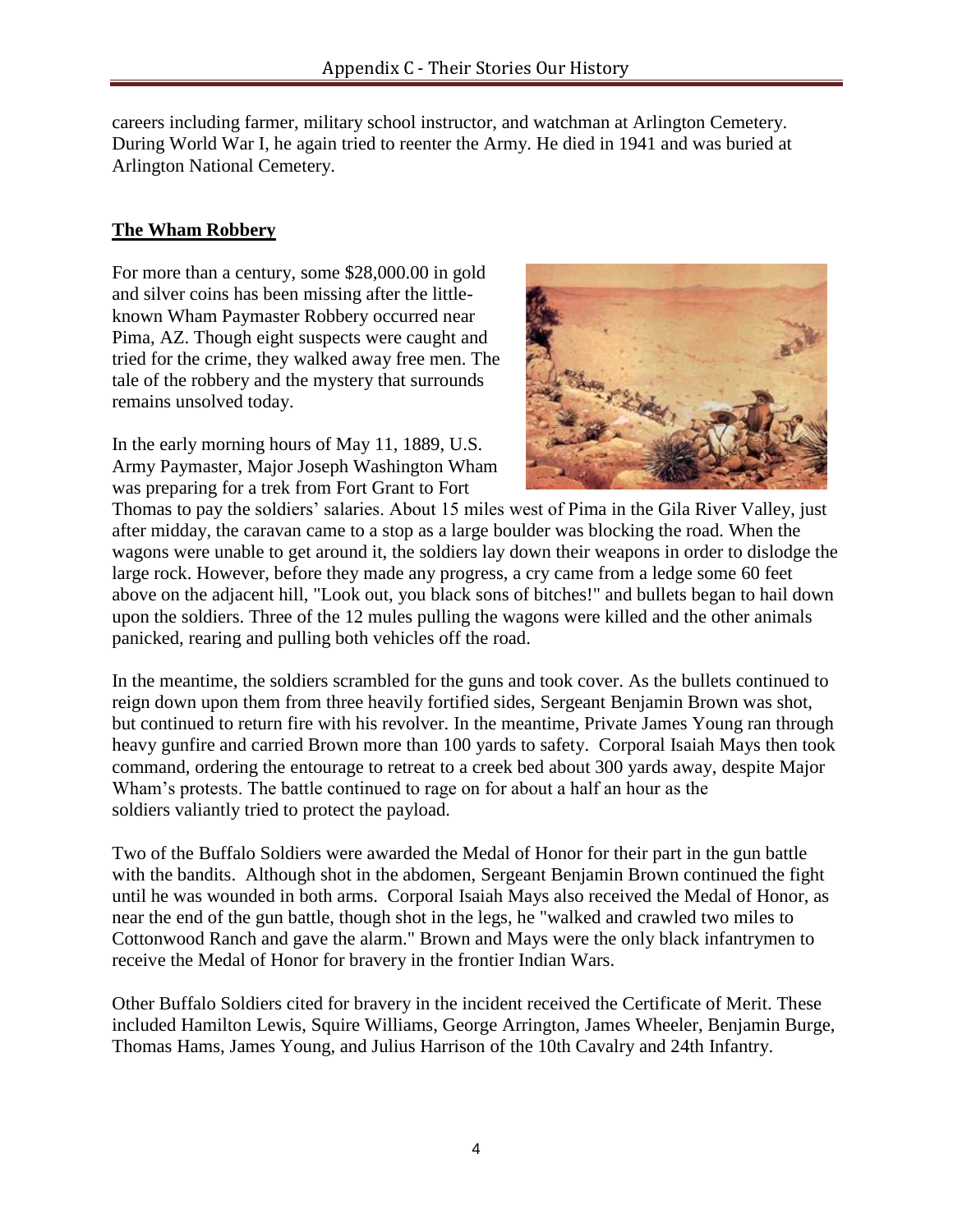#### *Sergeant Benjamin Brown*

Sergeant Benjamin Brown (Born 1859 - September 5, 1910) was a recipient of America's highest military decoration, The Medal of Honor, for his actions during the "Wham Robbery," 1889. The crack of gunfire split the midday quiet in a remote corner of southeastern Arizona, not far from the tiny Mormon settlement of Pima. From behind fortifications overlooking the Fort Grant - Fort Thomas road, at a place known locally as "Bloody Run," a band of highwaymen ambushed Army Paymaster Major Joseph Washington Wham and his Buffalo Soldier escort. Following a hard-fought battle, the bandits made off with more than \$28,000. The money was never recovered. Eight of the twelve-man escort were wounded in the spirited defense of the army payroll, Sergeant Benjamin Brown refusing to give up his defense though shot in the abdomen and



then wounded in both arms. Brown died in 1910 and was buried at the United States Soldiers' and Airmen's Home National Cemetery in Washington, D.C.

## *Corporal Isaiah Mays*

Corporal Isaiah Mays (February 16, 1858 – May 2, 1925) was a Buffalo Soldier in the United States Army and a recipient of America's highest military decoration—the Medal of Honor—for his actions during the Wham Paymaster Robbery in Arizona Territory. Mays was born into slavery in Virginia. He joined the Army from Columbus Barracks, Ohio, and by May 11, 1889 was serving as a corporal in Company B of the 24th Infantry Regiment. On that day, he was among the troops attacked during the Wham Paymaster Robbery. The next year, on February 19, 1890, Mays was awarded the Medal of Honor for his actions during the engagement. After leaving the army in 1893, Mays worked as a laborer in Arizona and New Mexico. He applied for a federal pension in 1922 but was denied. He died at the hospital in 1925, at age sixty-seven, and was buried in the adjoining cemetery. His grave was marked with only a small stone block,



etched with a number. In 2001, the marker was replaced with an official United States Department of Army headstone.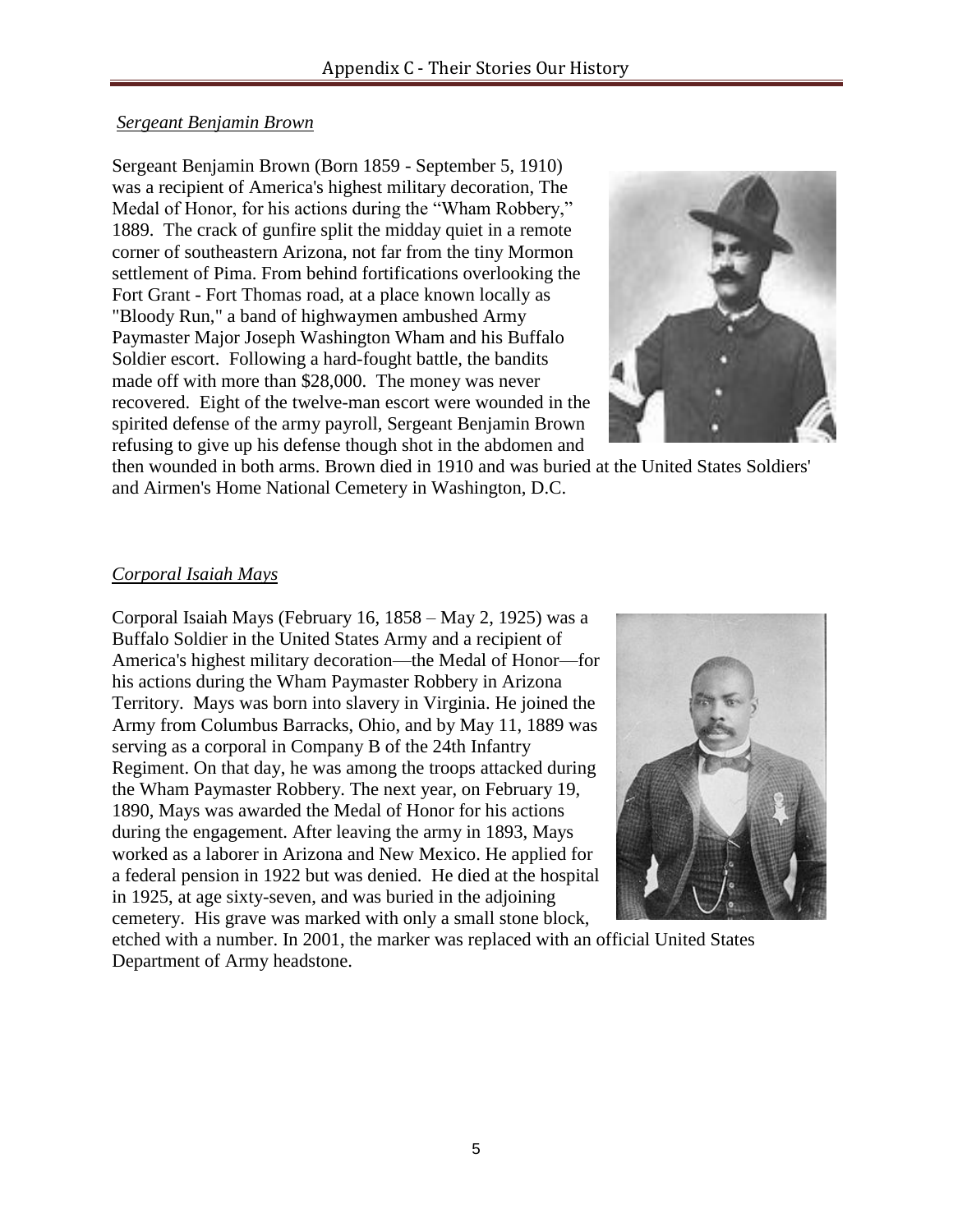## *BLACK AMERICAN OFFICERS*

Three Black Americans graduated from the U.S. Military Academy at West Point during the 19th century. The men, Henry O. Flipper, John H. Alexander, and Charles Young were assigned to Black American units.

## *Second Lieutenant Henry O. Flipper*

Henry Ossian Flipper was born on March 21, 1856, in Thomasville, Georgia. In July 1877 he became the first Black American to graduate from the United States Military Academy at West Point. He was assigned to the 10th Cavalry in July 1877and was first stationed at Fort Sill. One of his successes at Fort Sill, as the post's engineer, was the construction of a system to drain stagnant ponds harboring mosquitoes (and potentially causing malaria). In 1880, Flipper was assigned to Fort Davis, Texas, with the duties of Acting Assistant Quartermaster and Acting Commissary of Subsistence. In 1881, Flipper found that commissary funds were missing, and he hid the loss until he could discover the reason behind it. His actions resulted in a court-martial. In December of 1881, he was tried at Fort Davis and found



guilty of "conduct unbecoming an officer and a gentleman" and was dismissed from the army. However, President Bill Clinton posthumously granted Flipper an honorable discharge in 1999, and on the 100th anniversary of his graduation, West Point unveiled a bust to him.

## *Second Lieutenant John H. Alexander*

Because of his early death, John Hanks Alexander often receives only brief mention in histories of African-American service in the armed forces, but as one of the first black graduates of West Point and a pioneering army officer, he was among the outstanding young black Americans of his time.

Alexander was born in the Mississippi River town of Helena, Arkansas, on January 6, 1864. Being inspired by the story of Henry Ossian Flipper, the first African American to graduate from the United States Military Academy at West Point, New York, Alexander entered a competition for an appointment to the academy to be made by Congressman George W. Geddes of



Ohio. Two finalists emerged from the preliminary examination: the son of Ohio's chief justice and Alexander. Alexander scored higher on the admission test administered at West Point and therefore won the appointment.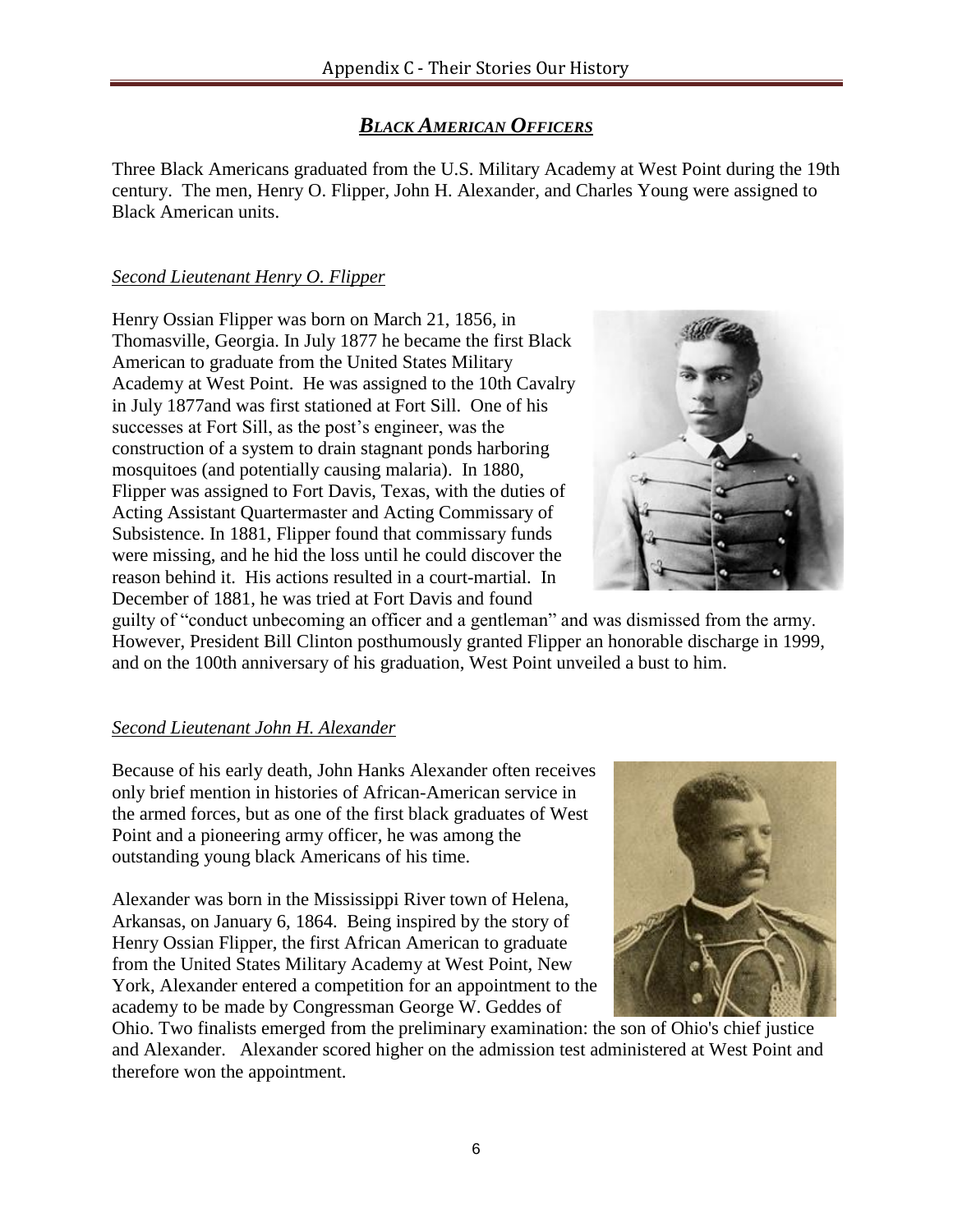Earlier blacks at West Point, including Flipper, endured verbal and physical abuse from the white cadets. For Alexander, the years at the academy were a time of ostracism and loneliness. No white cadet would speak to him. He and Charles Young, an African American accepted by the military academy in 1884, sat apart from the others in chapel. Alexander said that he felt he was "in the confines of the highest and most secluded peak of the Himalaya Mountains." He graduates as a second lieutenant in the U.S. Army, 32nd in a class of 1864.

Lt. Alexander was assigned to Wilberforce University in Ohio. On March 26, 1894 he died suddenly and unexpectedly of a ruptured cerebral blood vessel. Springfield's white military guard escorted his remains to Wilberforce, where a funeral was held. In 1918, the Army honored John Hanks Alexander, a "man of ability, attainments, and energy—who was a credit to himself, to his race and to the service," by naming an encampment in Virginia after him.

### *Colonel Charles Young*

Charles Young was born March 12, 1864 in Mayslick, Kentucky. After graduating from high school at the age of 16, he taught at a black high school in Ripley, Ohio. In 1884, he entered the United States Military Academy at West Point and graduated in 1889. In 1903, he was appointed superintendent of Sequoia and General Grant national parks, becoming the first black superintendent of a national park. During the 1916 Punitive Expedition into Mexico, Young commanded a squadron of the  $10<sup>th</sup>$  Calvary and due to his exceptional leadership was promoted to lieutenant colonel. Young was medically retired from the military in 1917 and spent most of 1917 and 1918 as a professor at Wilberforce University. In late 1918, he was reinstated into the army and promoted to colonel and assigned as a military attaché to Liberia where he died.